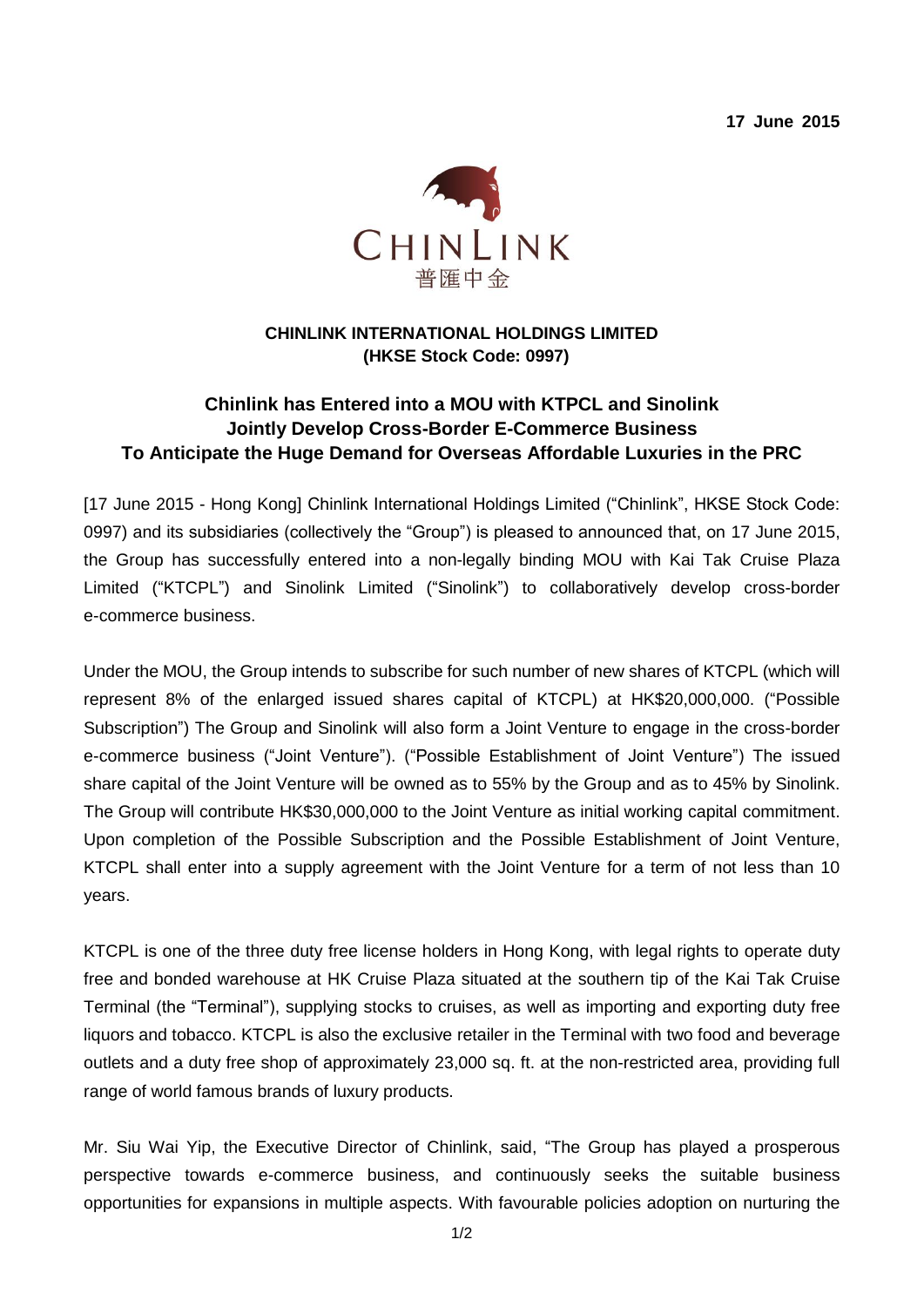cross-border e-commence business by the People's Republic of China (the "PRC") government and hugh domestic consumers' demand for overseas affordable luxuries in the PRC, the Group expects the cross-border e-commerce will grow rapidly in the coming years."

The collaboration with KTCPL and Sinolink is an important step in developing the cross-border e-commerce. In addition, the collaboration can also enhance the Group's growth potential and expand our existing services and revenue base. More importantly, the official and reliable supply of import merchandises is expected to drive the bonded warehouse and regional distribution businesses of Chinlink・Worldport, as well as to provide a lucrative captive client base for developing consumer financing products, which can benefit both the logistics and finance businesses of the Group. Therefore, the Group is optimistic towards the outlook of the cross-border e-commerce and believes that the collaboration will bring the Group's business development to a new chapter.

*– End –*

#### **About Chinlink International Holdings Limited**

Chinlink International Holdings Limited is a listed company on the Main Board of Hong Kong Stock Exchange (Stock Code: 0997). Chinlink engages in the business of Interior Decoration Work and Trading of Furniture and Fixtures in Hong Kong and Macau. Chinlink also serves as a Supply Chain Financial Logistics service provider and is committed to develop the three main businesses of Finance, Logistics and E-commerce in China bringing one-stop solutions to customers. For business particulars, please visit www.chinlinkint.com.

#### **About Kai Tak Cruise Plaza Limited**

Kai Tak Cruise Plaza Limited ("KTCPL"), wholly owned by Sinolink Limited, is the only approved retailer to operate at Kai Tak Cruise Terminal, the new iconic landmark developed by the Hong Kong Government for (i) a tax free shop of 23,000 sq.ft. in the non-restricted area; and (ii) duty free sales in the restricted area to cruise passengers and staff onboard ships using the Cruise Terminal.

#### **About Sinolink Limited**

Sinolink Limited is a holding company in retail and distribution business in Hong Kong and China. Leveraging on its existing platforms, the company is well-positioned for further development in Greater China for penetration into the massive consumer groups by setting up e-commerce, in particular cross-border e-commerce.